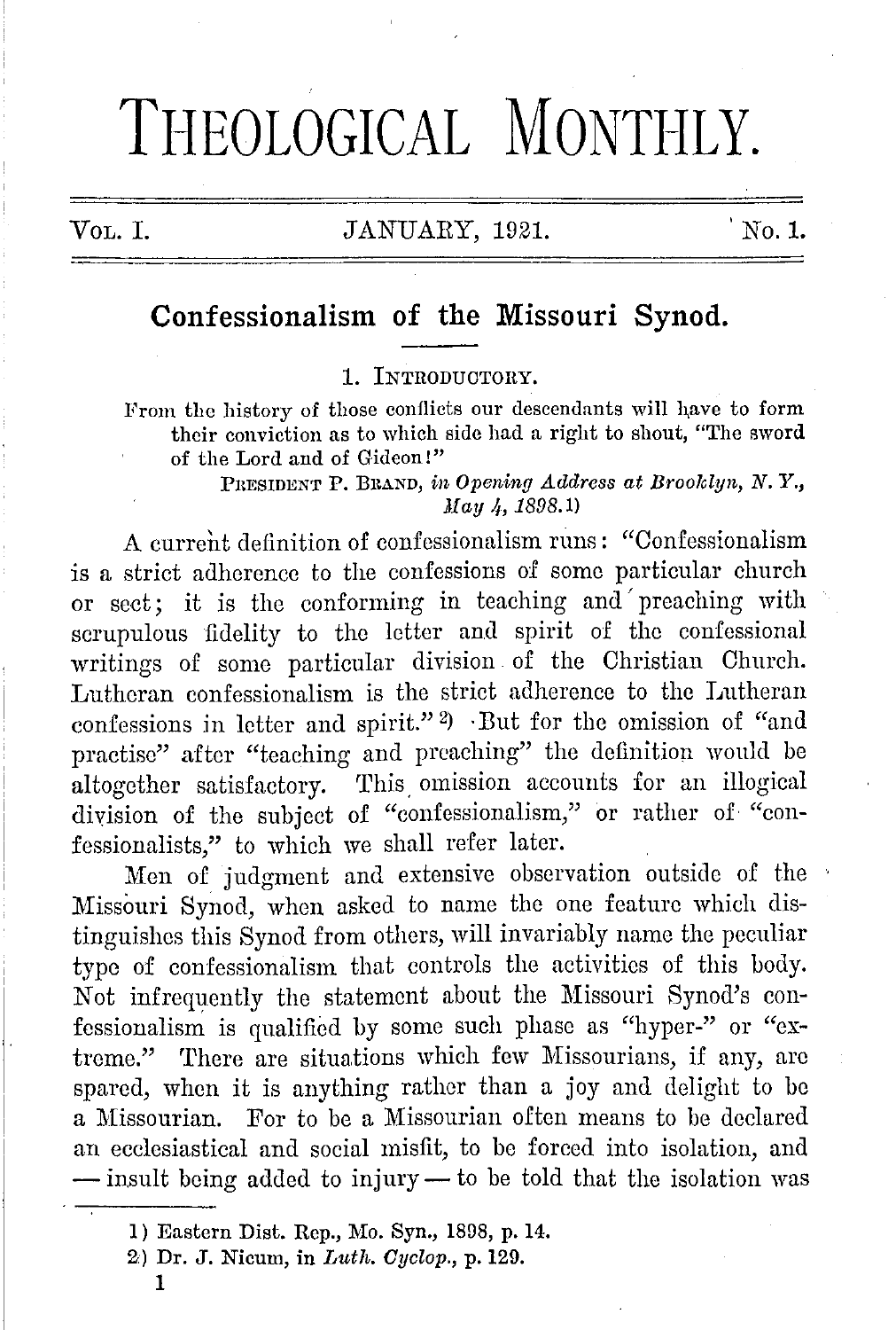/

## **Organic Union of Protestantism.**

The *Continent* (Chicago) some years ago satirized the prevailing method of laboring for union of the churches. It contained an imaginative report of the meeting of a mythic body, the "Ohristothcists," in which the following platform for a proposed union of churches was adopted: "1) We believe union to be highly desirable. 2) We recognize the Fatherhood of God and the Brotherhood of Man. 3) Everybody ought to be good. 4) All Christian bodies must recognize in their divine appointment the central principle of the Christotheists." This quadrilateral is adopted, the doxology is sung, prayer is offered to God for His blessing on the movement, and the convention adjourns, after appointing a body authorized to treat with all other denominations. One by one these bodies meet. They receive with dignified courtesy the official overture from the Christotheists, and the following resolutions arc adopted: *"Resolved,* 'l'hat we have received with great gratitude to God and sincere appreciation of tho brotherly spirit shown by the Ohristothcists, the foregoing resolutions and believe that they present a nearer approach to possible Christian union than anything we have previously considered. *Resolved,* 'l'hat we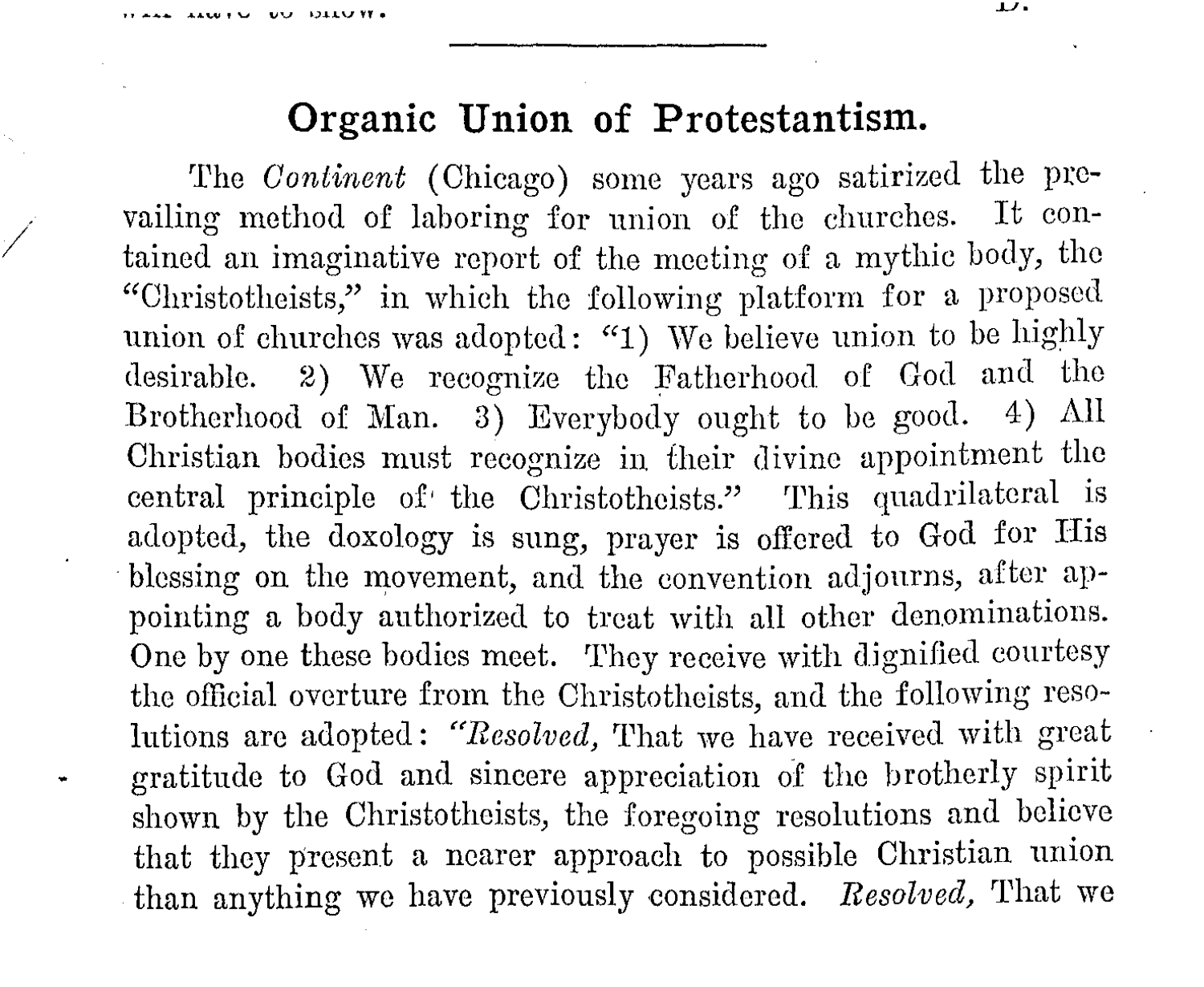heartily accept propositions 1, 2, and 3, but believe that some slight modification of *No.* 4 would be necessary before this denomination, as a whole, could accept it. *Resolved,* That we sincerely hope these negotiations may not terminate, and we appoint a commission authorized to confer further with the Christotheists and other Christian bodies in the sincere hope that these negotiations may not end until all the churches of our country and of the world become united in essential unity." Whereupon they sing the doxology and adjourn, and something like unto this happens in each of the other denominations, as they consider it one by one.

Undeniably clever as this parody is, the movement for organic union is not to be dismissed with a sarcastic fling. The perils which attend the prevalent mania for union touch the very life and purpose of the Church. Hence, wherever there is an appreciation of the basic essentials of Christianity, voices of warning have lately been raised against the drift towards a corporate union of denominations. The *Watchman-Examiner*, speaking for the conservative wing of the Baptists, says: "There can be no organic union without shameful compromise. Better a half dozen churches in a village than a single church composed of those who believe one thing and practise another." Dr. Amory II. Bradford has said: "Until there is unity of spirit, unity of form will be worse than useless. If men are not agreed, no good can come from welding them together. Compel the Puritan to worship like an Anglican, and the Anglican to worship like a Quaker, and what is the result? Make the Church a gigantic organization with numberless bishops, one being supreme, whatever the name, and there will be one body, but there will be no life, no divine fire. Where there is unity of spirit, unity of form may be desirable, and not till then. . . . Where the spirit is, there will be essential unity." Rev. Eugene Bell (Southern Presbyterian) protests against the unwillingness of some churchmen to insist upon the same degree of loyalty in matters of faith and practise which is demanded of citizens in time of war: "When the same vital question is raised in ecclesiastical matters, it is politely waved aside, and we arc told simply to behold how lovely and beautiful it is 'for brethren to dwell together in unity.'"

As for the claim that some creedal basis might be found which would embody those tenets which are common to all denominations, Dr. Benj. B. Warfield had this trenchant comment in the *Presbyterian* (1916): "There are some people who suffer under the remarkable illusion that what is best in Christianity is common to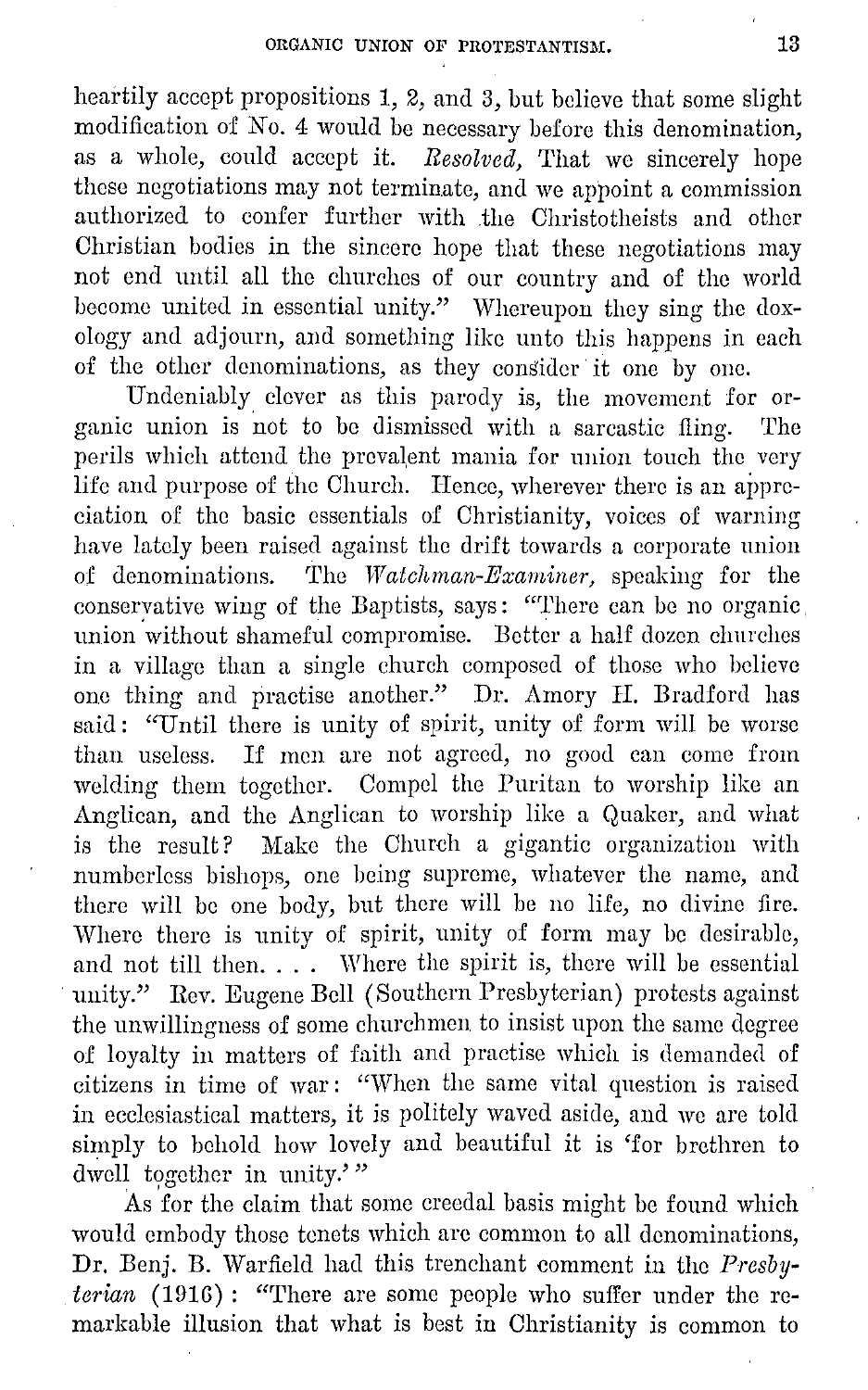all who call themselves Christians. On the contrary, what is common to all who call themselves Christians is so little the best that is in Christianity that it is scarcely Christianity at all. What is common to all who call themselves Christians is, of course, precisely what is held by the least Christian body among all those who call themselves Christians - that, and nothing more. For if it were a single thing more than just that, it would not be common to *all* who claim the name Christian: it would not be held by the body that was least Christian of them all. The profession of body that was least Christian of them all. 'common Christianity,' as men call it, is therefore the profession of minimum Christianity. If you want real, true, operative Christianity, you will have to go not to minimum, but to maximum Christianity. And the name of that is Evangelicalism, or more specifically, Calvinism; Protestantism, or more specifically, Presbyterianism. For these arc not particular kinds of Christianity, standing by the side of other kinds, between which and them only individual taste is to decide. They are the names we give to Christianity in its purity, at its maximum, when really *ilsclf."* 

Dr. Warfield speaks as a Presbyterian, but the principle which he announces is true, and is, moreover, so seli-evidently true that any movement for organic union which demands less than a full assent to apostolic doctrine is deprived thereby of every claim to consideration by conscientious Christians.

The Presbyterian Church in the United States has come, through an overture on organic union submitted to this year's General Assembly, to the fork in the road. The overture in question originated through a resolution of the Assembly of the year 1918. This convention of the Presbyterian Church U.S. A. (North) invited representatives of all Protestant bodies to a meeting on organic union, which was subsequently held at Philadelphia on December 4 of the same year. About one hundred representatives from seventeen denominations attended, though of this number some were not official delegates. The object of the conference was to take stops "for the purpose of formulating a plan of organic union" of the Evangelical churches of America. As to the general question, whether the time had come for a great merger of churches, opinion at the conference was div:ided. 'l'he convention compromised on a plan of Federal Union, the denominations to maintain their corporate entities under a "central constitutional authority." An Ad Interim Committee was appointed to draft a plan of union, and this Committee reported to the Interchurch Council of Organic Union at Philadelphia, February 3, 1920. The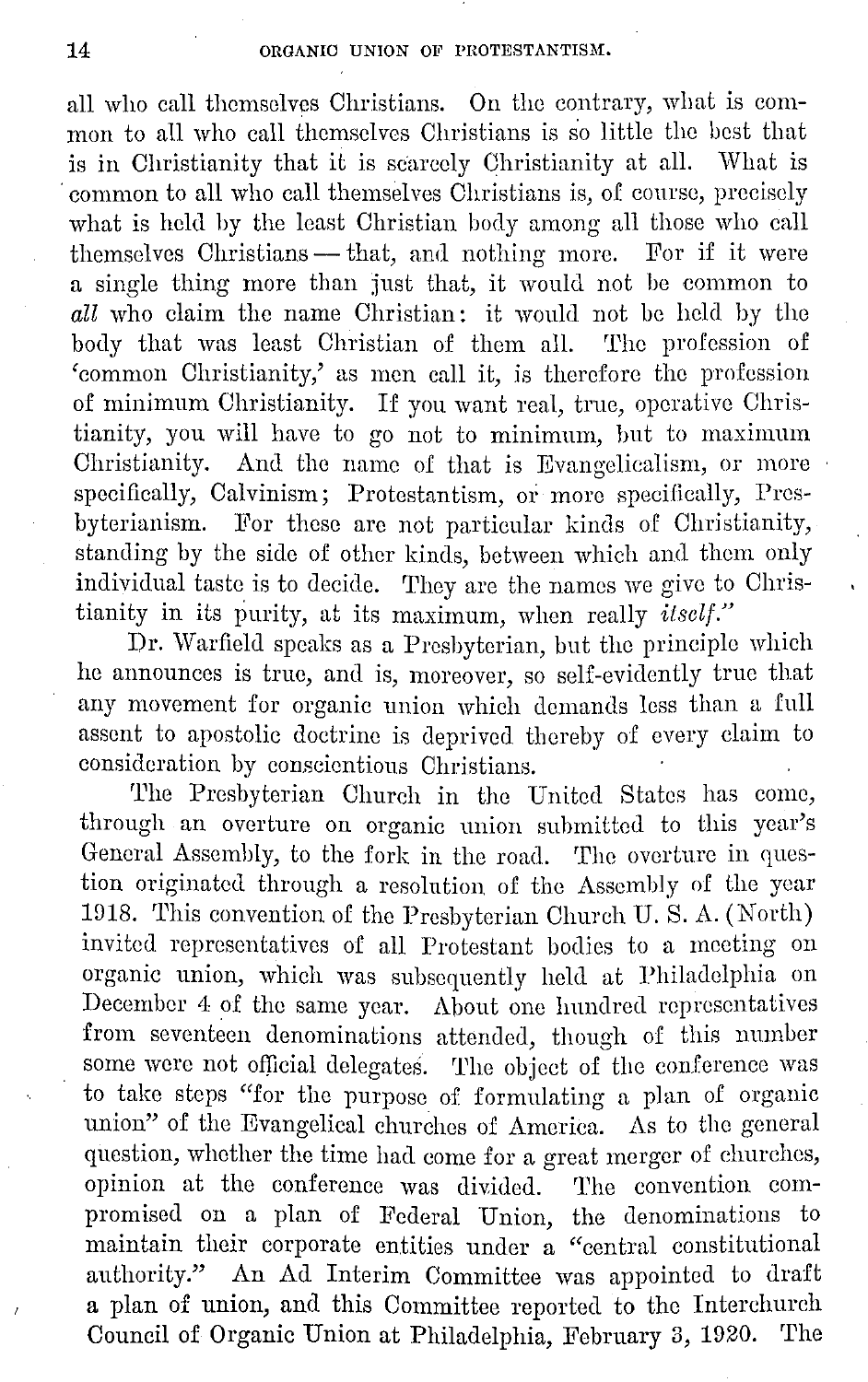report had two parts, a Doctrinal Preamble and an Administrative Plan. The Preamble reads as  $follows:$ 

"Whercas, We desire to share, as a common heritage, the faith of the Evangelical churches, which has, from time to time, found expression in great historic statements; and

"Whereas, We all share belief in God, our Father; in Jesus Christ, His only Son, our Savior; in the Holy Spirit, our Guide and Comforter; in the Holy Catholic Church, through which God's\eternal purpose of salvation is both to be proclaimed and realized; in the Scriptures of the Old and New Testaments, as containing God's revealed will, and in the life eternal; and

"Whereas, Having the same spirit and owning the same Lord, we none , the less recognize diversity of gifts and ministrations for whose exercise due freedom must always be afforded in forms of worship and in modes of operation."

Then is set forth the plan of union, which briefly is as follows:

*The Plan:* The plan provides for a council made up of representatives of the constituent churches, with an equal number of ministers and lay members. The plan maintains, *for the present*, the autonomy of each denomination in its own affairs, creedal statement, form of government, and mode of worship.

The constituent churches are to act through this council and its executive and judicial commissions. The council shall convene every second year, and shall be made up of representatives composed of equal numbers of ministers and lay members. 'This council shall make its own rules, define the functions of its oflicers, the mode of their election, and their compensation. It shall apportion its budget among the constituent bodies. The decisions of the council shall be carried out by the supreme governing or advisory bodies of the constituent churches. The council shall harmonize and unify the work of the churches, and shall consolidate churches and boards in harmony with the laws of the. State and of the churches affected. It shall undertake inspirational and educational leadership in evangelism, social service, religious education, and the like.

While this, at first reading, appears like a close federation of churches, and not an organic union, the plan has a final objective which goes much farther than simple cooperation. The consistent working out of. this scheme will bring into being a new ecclesiastical body, rising on the *débris* of the denominations. The report of the Council distinctly says: "In taking this step, we look forward with confident hope to that complete unity *fitalics* ours] toward which we believe the Spirit of God is leading us.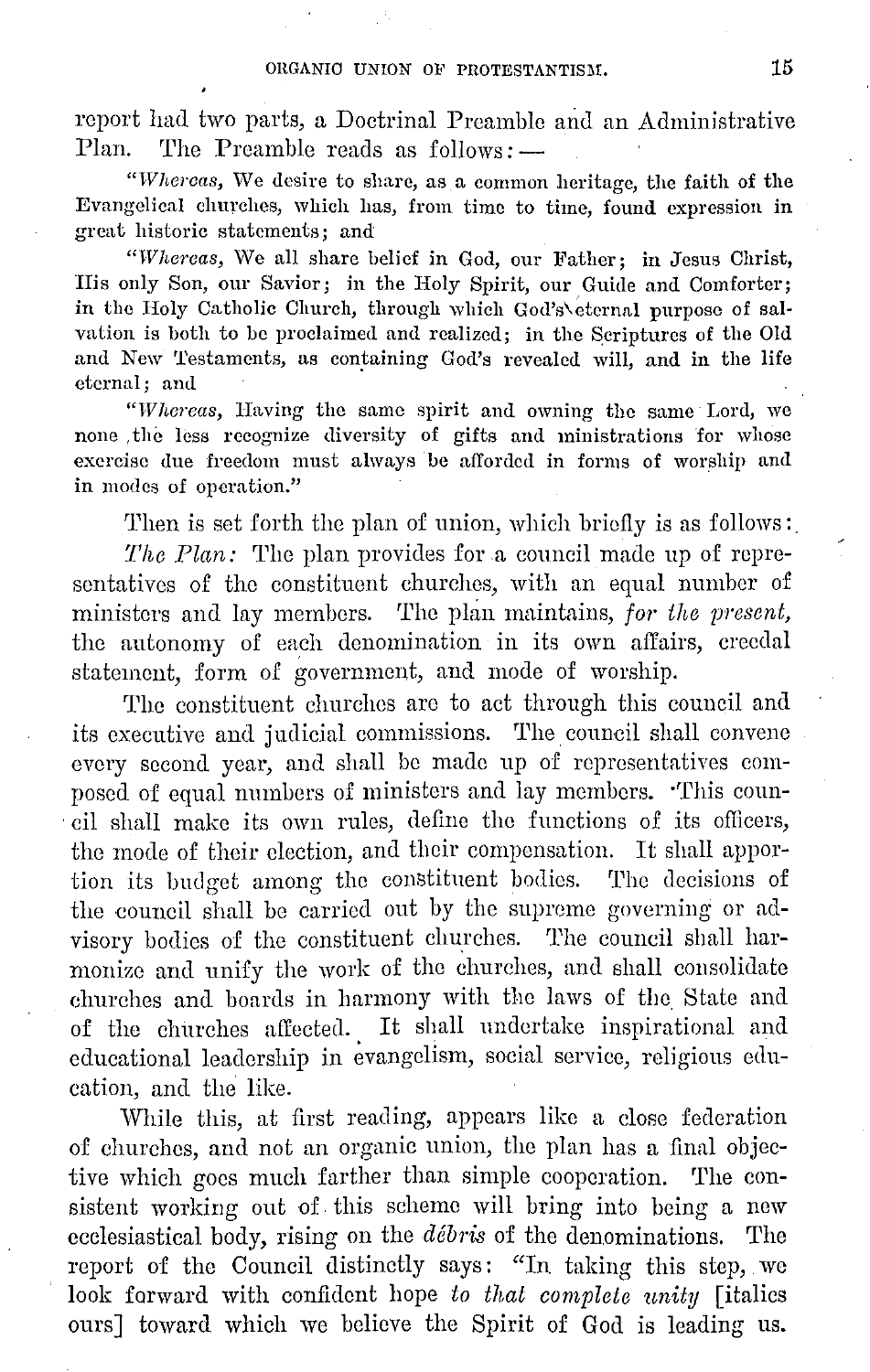Once we have cooperated whole-heartedly in such visible body in the holy activities, of the work of the Church, we are persuaded that our differences will be minimized and our union become more vital and effectual." The ultimate objective is stated quite completely in the report of the Ad Interim Committee. It says: "In order to progress, the first step must be taken in the right direction. . . . 'I'hat after we have been in operation for a term of years, the importance of divisive names and creeds and methods shall pass more and more into the dim background of the past, ... and the churches then will demand a more complete union."

Even as it stands, the Administrative Plan gives to the council the bulk of the work hitherto done by the denominations and their agencies. The council is to carry on inspirational work and educational leadership in the field of evangelism and religious education; has authority to unify and harmonize tho work of the churches, both in home areas and in the mission-fields, ( thereby depriving the respective churches of their autonomy) ; and the council may make its own rules, elect its own officers, determine its own budget, - the churches to foot the bill. (This looks much like the arrangement under which the now dead Interchurch Movement proposed to administer the affairs of Christendom.)

As for the Preamble, there are, to begin with, some noteworthy omissions. There is not a word about the atonement for sin, the forgiveness of sins, the regeneration by the Spirit, the resurrection of the body, not a word about the ascension and tho return of our Lord, nor about heaven or hell. The definite intention to make this platform broad enough to include all rationalists, so long as they bear the Christian name, became evident when the word "Evangelical" was eliminated by the Ad Interim Committee, and in its stead the more general word "Christian" was substituted. "This," said the *Presbyterian* of February 19, 1920, "is the most radical decision and the most violent and hurtful stroke ever directed against Protestant evangelism by its professed friends. It is a complete surrender to rationalism."

'I'hat only extreme rationalists, possibly the Monists and the liberal wing of the Unitarians, would be excluded from fellowship in the contemplated Federation, will become clear if the creedal statements of the Preamble be scrutinized. To begin with, "share as a common heritage" is not the same as saying, "accepting as true" the Christian symbols. "God, our Father"- is not specifically Christian. "Jesus Christ, His only Son, our Savior": In what sense Son, and in what sense Savior? Jesus is called "our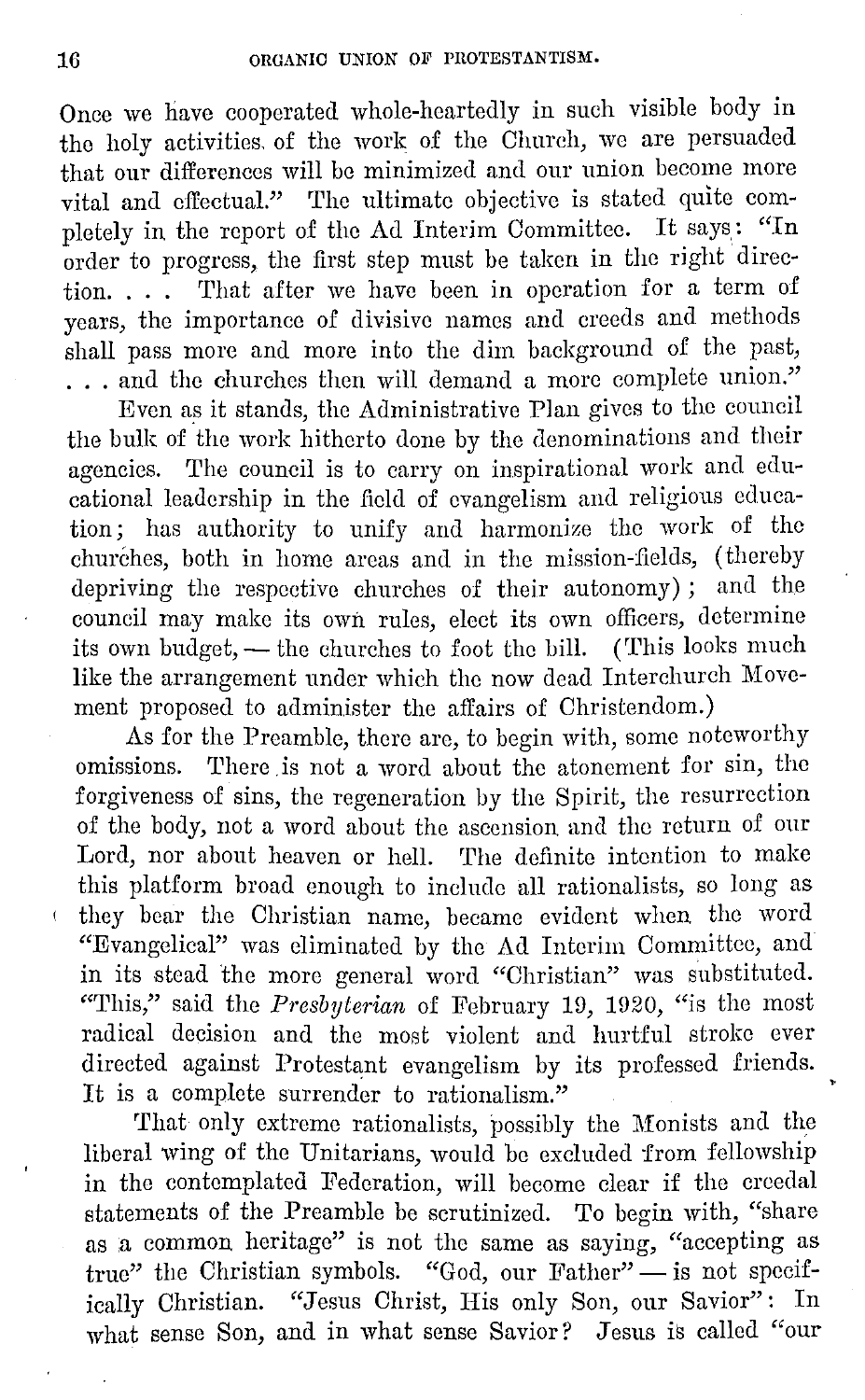Savior" again and again by old Socinians and by American Unitarians, every one of whom believes in Jesus only as in a teacher or example. The Racovian Catechism of the Socinians calls Jesus "the only-begotten Son of God," as does Channing, likewise W. G. Eliot, and James Freeman Clarke, who even calls Christ the Godman, because .Jesus was "a man indwelt fully by God's Spirit." Even vaguer is the third phrase, "'l'hc Holy Spirit, our Guide and Comforter." Neither the deity nor the regenerating work of .the Spirit is here asserted. The statement regarding the Church is couched in words which have lately received an almost infinite variety of definition. As for Scriptures "containing God's revealed will," even a Mohammedan will subscribe to that. Any one who accepts as God's revealed will only a single sentence in the Bible may subscribe to this creed.

The Baptists (North and South) have voted against organic union, as have the Dutch Reformed, the Reformed Presbyterians, and at least the Southern Methodists. The General Assembly of the Northern Presbyterians "heartily recommended" adoption of the Plan, and an overture authorizing the next General Assembly to enter into the proposed general body is being voted on by the presbyteries this winter. The conservative organs of that body strongly oppose adoption. The *Presbyterian* has pointed out the weaknesses of the Preamble and cautions that "the organization of any kind which is not clear and explicit in the statement of its principles cannot endure, and the Church which timidly conceals its testimony in the interest of power and bigness is doomed"; that any Church adopting this Plan will have destroyed its power for testimony against error and heresy; and calls the entire venture "another case where we have left off production to indulge in great schemes."

Representatives of the various Protestant denominations in Australia recently met at Sydney to hear a report on the movement for organic union. For many years negotiations had been carried on for union between the different denominations, aml although the Anglicans soon dropped out because of opposition to their demand that all the clergy of the uniting churches should be reordained, some hope remained that the non-episcopal Churches might find a common basis. The meeting at Sydney brought disillusionment. It developed that the Baptists could not go in because they refused to accept Infant Baptism. And while the proposed Basis was adopted by the Presbyterians, other bodies had

2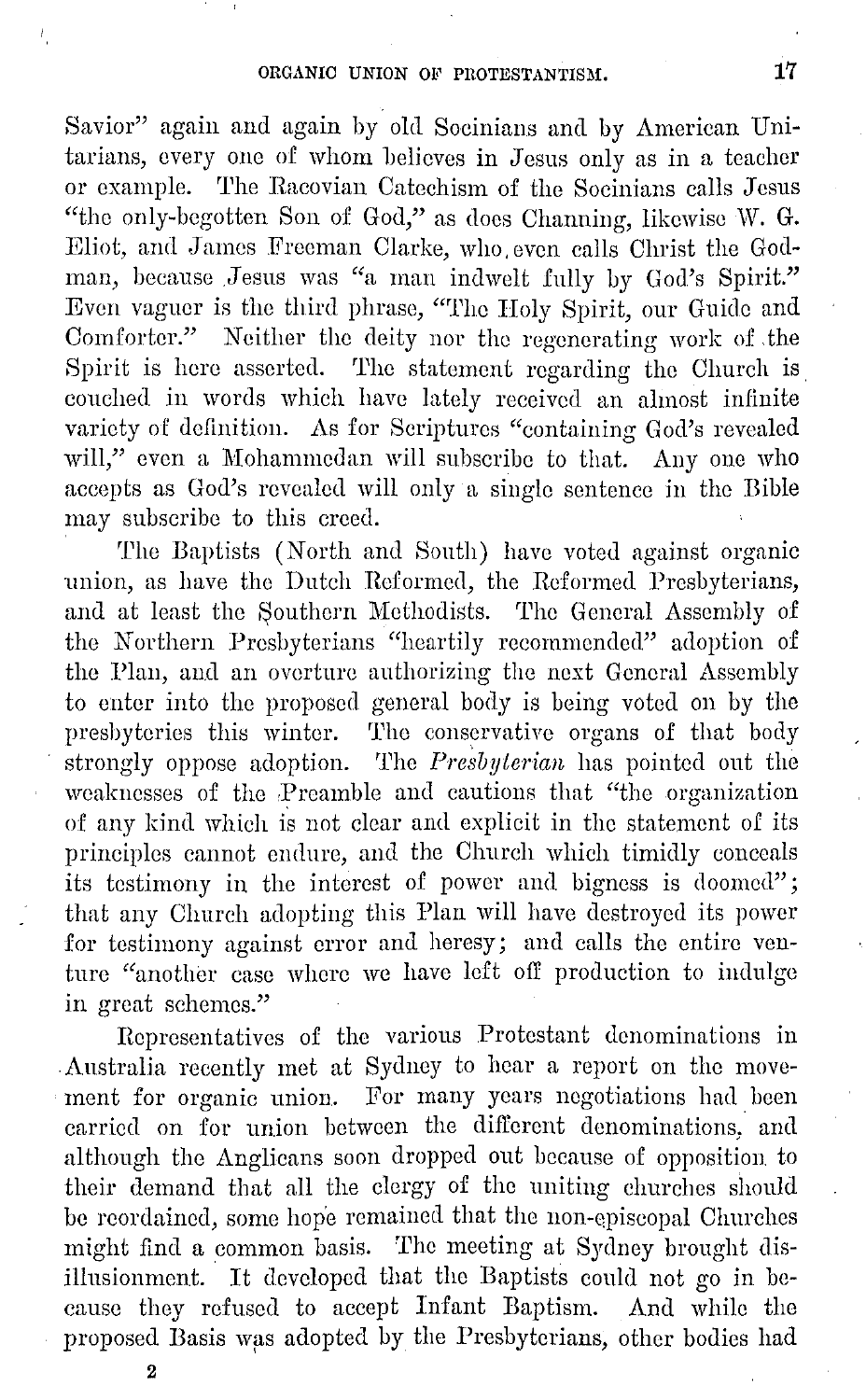demanded no less than 179 amendments to this document, and organic union again. seems far off.

What, one is prompted to ask, is the driving force behind these big union movements? We may supply the answer from an article in the *Hibbert Journal* of October, 1920. The article, discussing the union movement in Australia under the caption "Protestantism in Australia," points out the salient fact that all the denominations involvc<l "admit that their spiritual life is weak. Each seems to be hoping that the other will give him something he docs not himself possess." Now, the author of: the article, Rev. A. R. Osborne, of Melbourne, says: "It may be taken as an axiom that vigorous life in a Church can only come when the members of that Church believe with all their heart and soul that they have a gospel for humanity which has been entrusted to them in order that they may proclaim it. When Luther nailed his theses to the church-door at Wittenberg, he felt that the very essence of: the Gospel was at stake, and he was prepared to maintain his case or die." Well said, and very true. Onr author continues to say that in time past each Protestant Church believed that it stood for the truth; "to them their creed and polity were matters of principle, and they prepared to separate from others to maintain them." But to-day "there is no rallying-point such as Luther had when he proclaimed justification by faith." "There is not any outburst of zeal for the spreading of the Gospel." And while the Roman Catholic Church, in its schools, "with the scientific exactness of trained psychologists binds the scholars throughout their lives to the Church," nothing similar to this is found in Protestantism. Rev. Osborne then suggests, and here wc part company with him abruptly, that a "second Reformation" is needed, and a new creed must be found which "embodies our conception of Christian truth in the language and from the view-point of our age," a creed in which religion is no longer conceived as based on authority, and in which "inherited beliefs and institutions" arc discarded.

Christians by conviction  $-$  Rev. Osborne ought to be told that there are still such- will not be tempted to take the final plunge into apostasy which he suggests to tho Churches. But his diagnosis· is correct, and what he asserts about the Churches of Australia, that they are "slowly disintegrating," applies with equal truth in the United States. Helplessness, a sense of futility and failure, has begotten the modern "get-together" attitude. However, there is another motive, even less to the credit of the Churches, recog-

 $\ddot{\phantom{a}}$